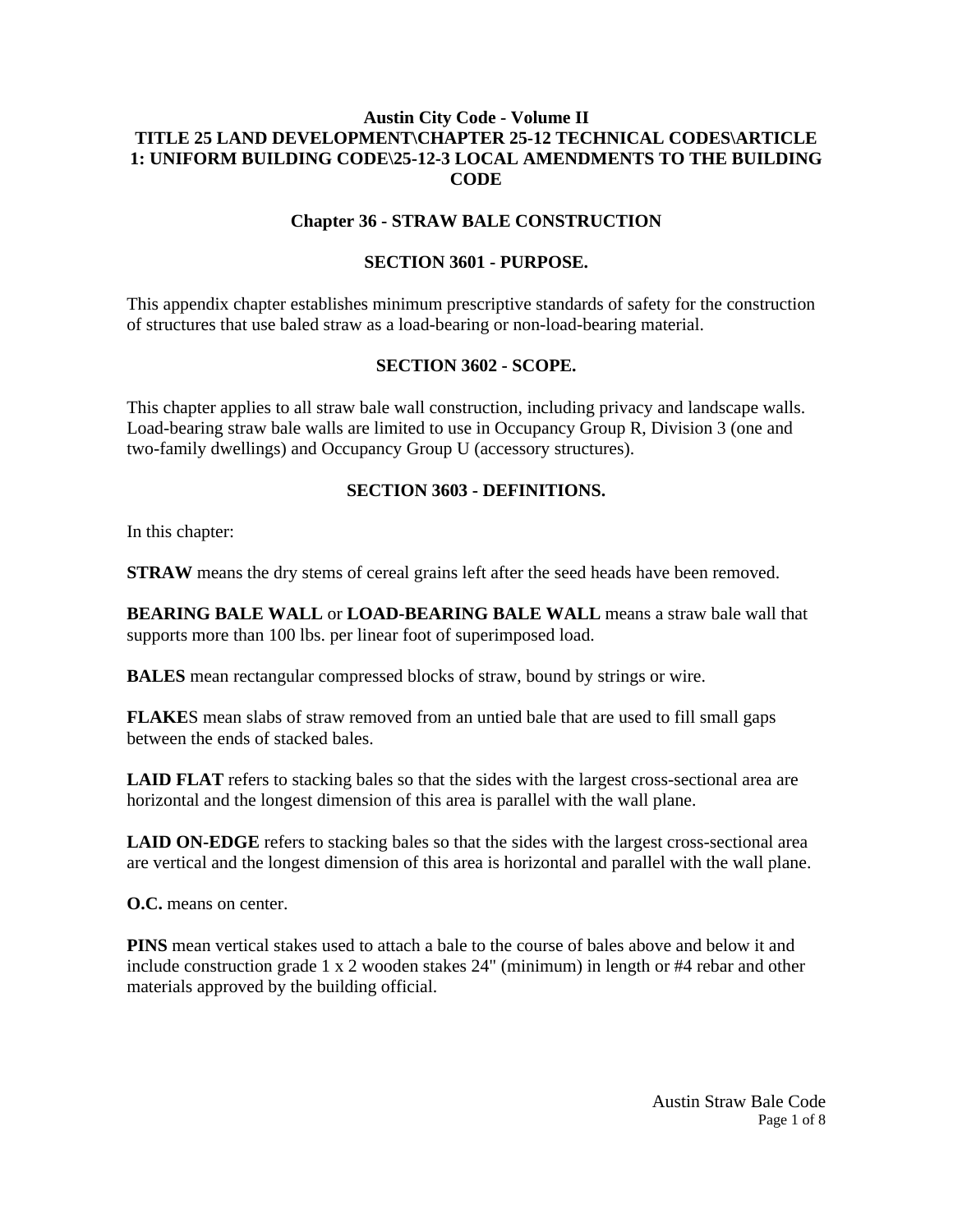## **SECTION 3604 - MATERIALS.**

#### **3604 Specifications for Bales.**

 **3604.1.1 Type of Straw.** Bales of various types of straw, including, but not limited to, wheat, rice, rye, barley, oats and similar plants, may be used in bales if they meet the minimum requirements for density, shape, moisture content, and ties prescribed by this section.

**3604.1.2 Shape.** Bales must be rectangular in shape.

**3604.1.3 Dimensions.** Bales used within a continuous wall must be of consistent height and width to ensure even distribution of loads within wall systems.

**3604.1.4 Ties.** Bales must be bound with ties of either polypropylene string or baling wire. Bales with broken or loose ties may not be used unless the broken or loose ties are replaced with ties that restore the original degree of compaction of the bale.

**3604.1.5 Moisture Content.** Moisture content of bales, may not exceed 20 percent of the total weight of the bale at the time interior and exterior finish materials are applied. Moisture content of bales may be determined by either of the following methods prescribed in this section.

 **3604.1.5.1 Field Method.** A suitable moisture meter, designed for use with baled straw or hay, and equipped with a probe of sufficient length to reach the center of the bale, may used to determine the average moisture content of 5 bales randomly selected from the bales to be used.

 **3604.1.5.2 Laboratory Method.** A total of 5 samples, taken from the center of each of 5 bales randomly selected from the bales to be used, may be tested for moisture content by a recognized testing lab.

**3604.1.6 Density.** Bales must have a minimum calculated dry density of 7.0 pounds per cubic foot. The calculated dry density is determined after reducing the actual bale weight by the weight of the moisture content, as determined in Section 3604.1.5. The calculated dry density is determined by dividing the calculated dry weight of the bale by the volume of the bale.

**3604.1.7 Customer Size Bales.** A customer-made partial bales must be of the same density, 7.0 pounds per cubic foot as measured in 3604.1.6, same string or wire tension, and, use the same number of ties as the standard size bales.

# **SECTION 3605 - CONSTRUCTION AND GENERAL REQUIREMENTS.**

**3605.1 General.** Bale walls, when covered with plaster, drywall, or stucco are considered to have the equivalent fire resistive rating as wood frame construction with the same wall-finishing system.

**3605.2 Wall Thickness.** Nominal minimum bale wall thickness must be 14 inches.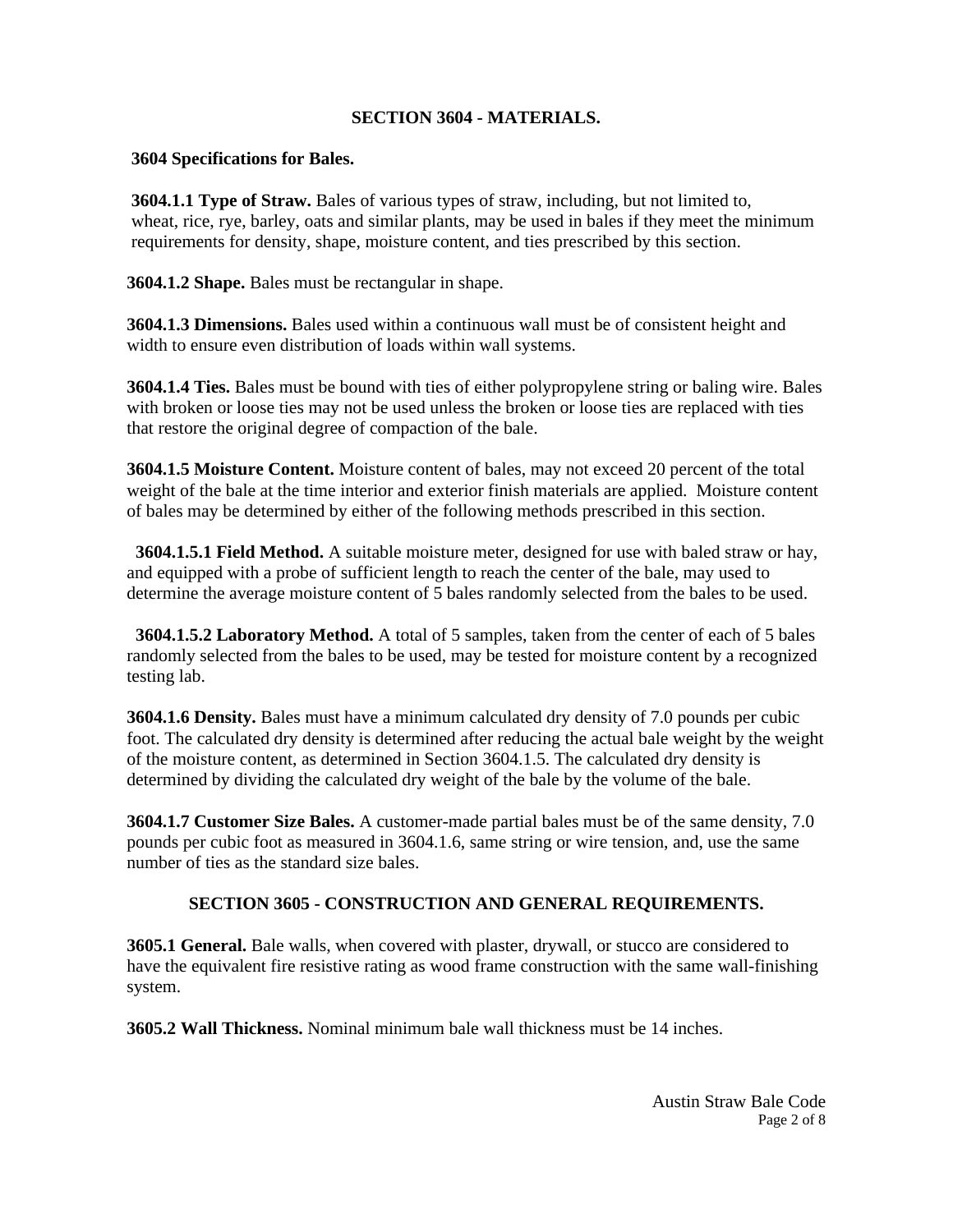**3605.3 Wall Height.** Bale walls may not exceed one story in height and the bale portion may not exceed a height to width ratio of 5.6:1, unless the structure is designed by an engineer or architect licensed by the State to practice as such, and approved by the building official. For example, the maximum height for the bale portion of a 23-inch thick wall would be 10 feet - 8 inches, unless designed by an engineer or architect and approved by the building official.

**Exception:** In the non-load-bearing exterior end walls of structures with gable or shed roofs, an approved continuous assembly is required at the roof bearing assembly level.

**3605.4 Unsupported Wall Length.** The ratio of unsupported wall length to thickness, for bale walls, may not exceed 15.7:1, unless the structure is designed by an engineer or architect licensed by the State to practice as such, and approved by the building official. For example, for a 23 inch thick wall, the maximum unsupported length allowed is 30 feet, unless designed by an engineer or architect and approved by the building official.

**3605.5 Allowable Loads.** The allowable vertical load (live and dead load) on the top of loadbearing bale walls may not exceed 400 pounds per square foot (psf) and the resultant load shall bear at the center of the wall. Bale structures must be designed to withstand all vertical and horizontal loads as specified in the Building Code.

**3605.6 Foundations.** Foundations must be sized to accommodate the thickness of the bale wall and the load created by the wall and roof live and dead loads. Foundation (stem) walls that support bale walls must extend to an elevation of not less than 8 inches above adjacent ground at all points. The minimum width of the footing must be the width of the bale it supports, with the following exceptions:

 1.The bales may overhang the exterior edge of the foundation by not more than 3 inches to accommodate rigid perimeter insulation.

2.Pier and Beam Foundations require a 12" wide (minimum) footing.

# **3605.7 Wall and Roof Bearing Assembly Anchorage.**

**3605.7.1 General.** Vertical reinforcing bars with a minimum diameter of 1/2" must be securely embedded in the foundation and must extend above foundation a minimum of 12 inches. These vertical bars must be located along the centerline of the bale wall, spaced not more than 2 feet part. A vertical bar must also be located within 1 foot of any opening or corner, except at locations occupied by anchor bolts.

**3605.7.2 Intersecting Walls.** Walls of other materials intersecting bale walls must be attached to the bale wall by means of one or more of the following methods or an acceptable equivalent:

 1. Wooden dowels at least 5/8" in diameter of sufficient length to provide 12 inches of penetration into the bale, driven through holes bored in the abutting stud, and spaced to provide one dowel connection per bale.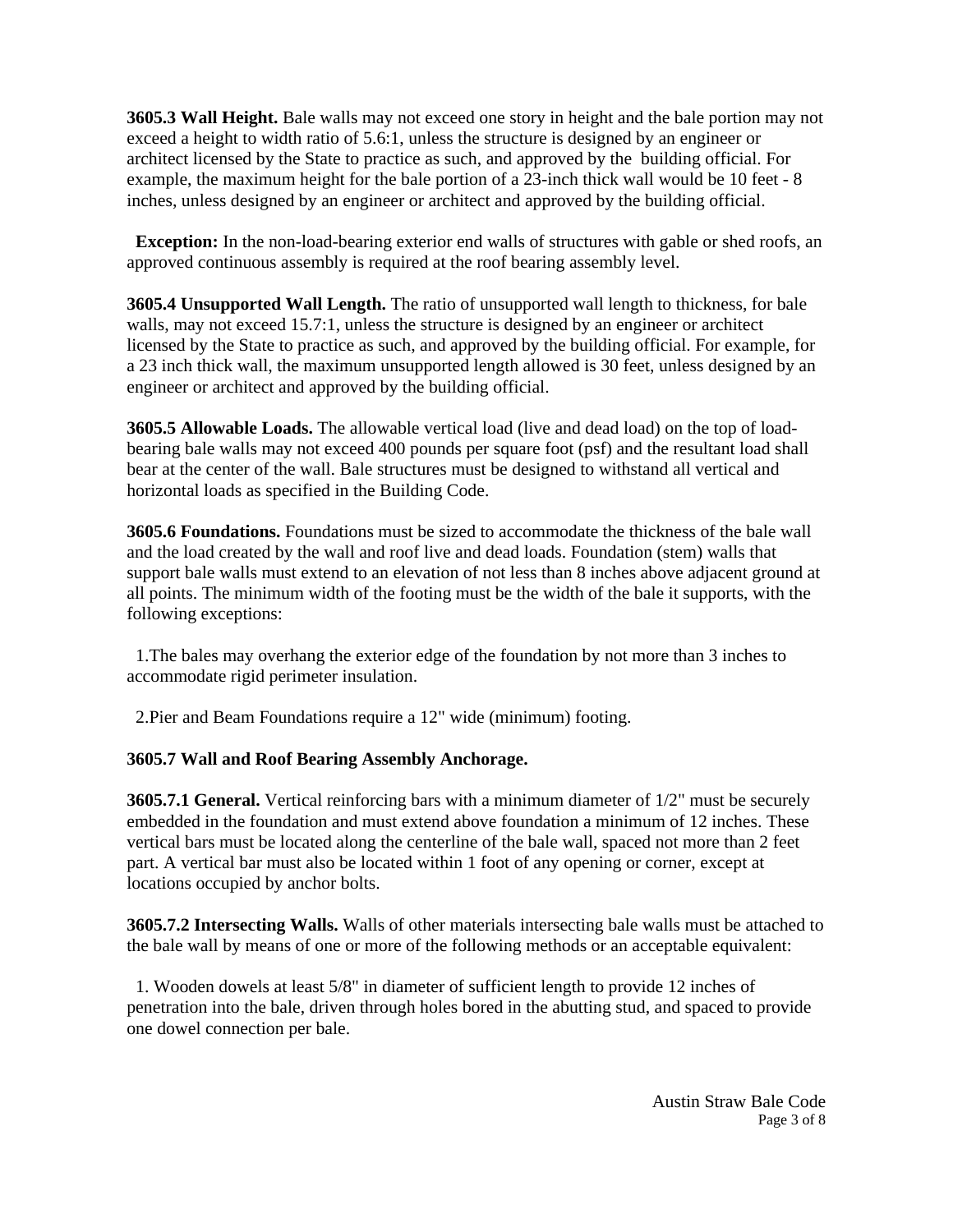2. Pointed wooden stakes, at least 12 inches in length and 1-1/2" by 3-1/2" at the exposed end, fully driven into each course of bales, as anchorage points.

 3. Bolted or threaded rod connection of the abutting wall, through the bale wall, to a steel nut and steel or plywood plate washer, a minimum of 6 inches square and a minimum thickness of 3/16" for steel and 1/2" for plywood, in at least three locations.

**3605.7.3 Anchoring.** Load bearing bale walls and roof bearing assemblies must be anchored to the foundation by methods that are adequate to resist uplift forces resulting from the design wind load and are approved by the building official. There must be at least two points of anchorage per wall, spaced not more than 6 feet apart, with one located within 36 inches of each end of each wall. Two acceptable anchoring methods are listed below. Other methods may be used if approved by the building official.

Method  $#1$ . Load-bearing bale walls must be anchored to the foundation by  $1/2$ " diameter steel anchor bolts embedded at least 7 inches in the foundation at intervals of 6 feet or less. A minimum of two anchor bolts per wall must be provided with one bolt located within 36 inches of each end of each wall. Sections of 1/2" diameter threaded rod must be connected to the anchor bolts, and to each other, by means of threaded coupling nuts and must extend through the roof bearing assembly and be fastened with a steel washer and nut.

 Method #2. Wire tie-downs shall be placed 4'-0" o.c. and at each side of any openings. The wire must be a minimum 12 gauge galvanized high tensile wire (commonly called No. 3 Agricultural Wire) and must run through the foundation, up both sides of the walls and over the top plate. The wire must be secured by using wire locks. Wire locks must be uniformly tensioned. Where the wire comes in contact with the wood top plate, the top plate must be shielded by metal to protect the wood from shattering. The dead load of the roof and ceiling systems will produce vertical compression of the bales. Regardless of the anchoring system used to attach the roof bearing assembly to the foundation, before installation of wall finish materials, the anchoring system must be re-tensioned to compensate for this compression.

**3605.7.4 Moisture Barrier.** A moisture barrier must be used between the top of the foundation and the bottom of the bale wall to prevent moisture from migrating through the bottom course of bales. This barrier must consist of one of the following:

- 1. cementitious waterproof coating;
- 2. 30 pound felt or an asphalt emulsion;
- 3. sheet metal flashing, sealed at joints; or,

 4. other building moisture barrier approved by the building official. All penetrations through the moisture barrier, as well as all joints in the barrier, must be sealed with asphalt, caulking or an approved sealant.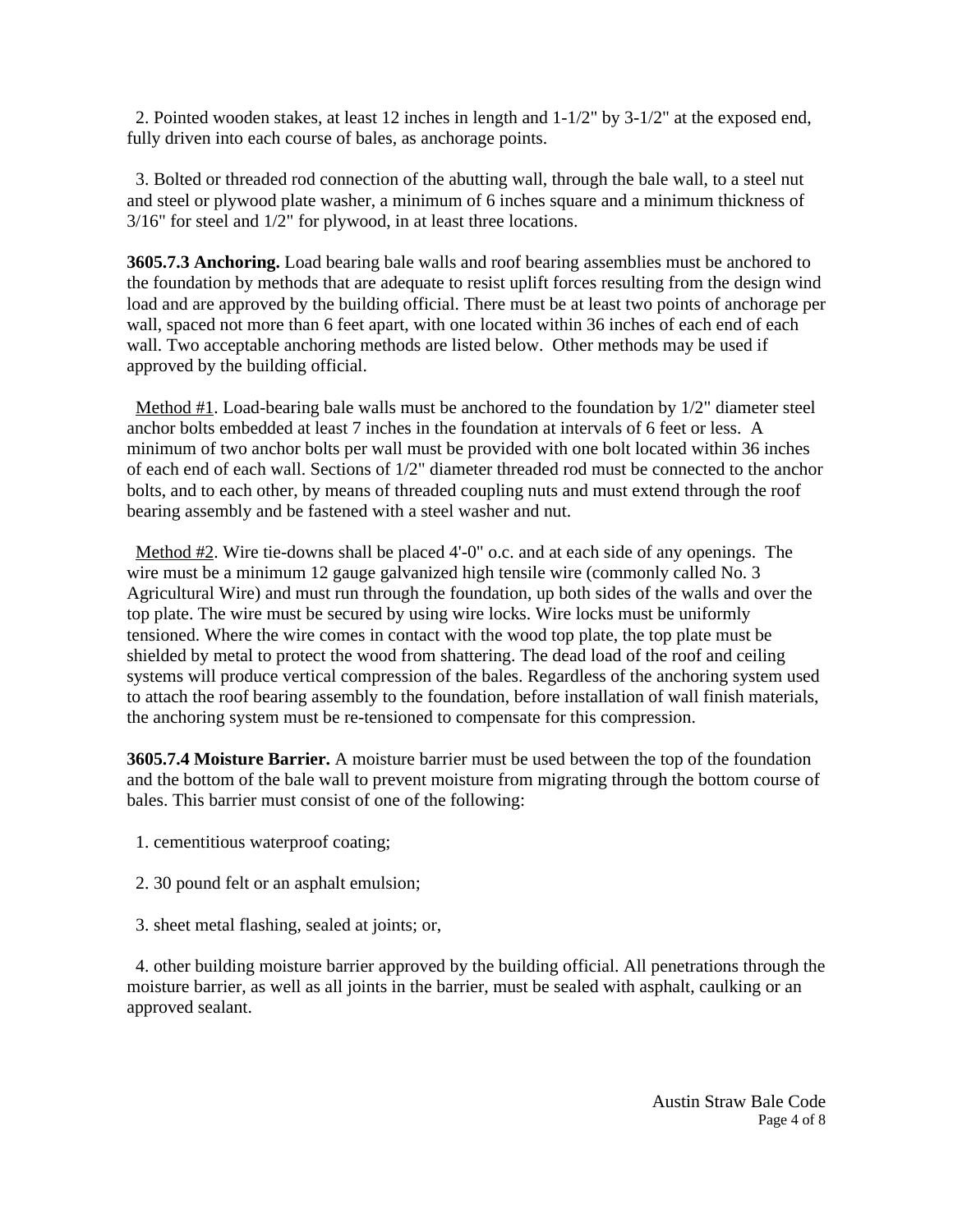**3605.7.5 Stacking and Pinning.** Bales in load-bearing walls must be laid flat and stacked in running bond where possible, with each bale overlapping the two bales beneath it. Bales in nonloading-bearing walls may be laid either flat or on-edge and stacked in running bond where possible. Overlaps must be at least 13 inches. Gaps between the ends of bales that are less than 6 inches in width may be filled by an untied flake inserted into the gap. The first course of bales must be laid by impaling the bales on the vertical bars or threaded rods, extending from the foundation. As each subsequent course is laid, two pins, long enough to extend through the course being laid and a minimum of 8" into the course immediately below it, must be driven down through each bale 18" in length or longer. Bales less than 18" in length and greater than 12" in length must have a minimum of one pin per bale. Only full-length bales may be used at corners of load-bearing walls, unless exceptions are designed by an engineer or architect licensed by the state, and approved by the building official. Pins must be located 1 foot of all corners or door openings. Staples, made of #3 or larger rebar formed into "U" shape, at least 18 inches long with two 6 inch legs, must be used at all corners of every course, driven with one leg into the top of each abutting corner bale. Instead of staples, corner bales may be tied together by a method approved by the building official. Two alternative pinning methods are listed below. Other methods may be used if approved by the building official.

 Alternative Method #1. When the fourth course has been laid, #4 rebar pins, or an acceptable equivalent, long enough to extend through all four courses, must be driven down through the bales, two in each bale, located so that they do not pass within six inches of, or through the space between the ends of any two bales. The layout of these pins must approximate the layout of the vertical bars extending from the foundation. As each subsequent course is laid, two pins, long enough to extend through the course being laid and the three courses immediately below it, must be driven down through each bale. This pinning method must be continued to the top of the wall. In walls seven or eight courses high, pinning at the fifth course may be eliminated.

 Alternative Method #2. When the third course has been laid, vertical #4 rebar pins, or an acceptable equivalent, long enough to extend through all three courses, must be driven down through the bales, two in each bale, located so that they do not pass within 6 inches of, or through, the space between the ends of any two bales. The layout of these rebar pins must approximate the layout of the rebar pins extending from the foundation. As each subsequent course is laid, two pins, long enough to extend through that course and the two courses immediately below it, shall be driven down through each bale. This pinning method must be continued to the top of the wall.

**3605.7.6 Roof Bearing Assembly.** Load-bearing bale walls must have a roof bearing assembly at the top of the wall to bear the roof load and to provide a means of connecting the roof structure to the foundation. The roof bearing assembly must be continuous along the tops of structural walls. Acceptable roof bearing assemblies are listed below. Other systems may be used if approved by the building official.

 Method #1-Wood Roof Bearing Assembly #1. The top plate must consist of two 2" x 6", or larger, framing members placed on edge, one located at the inner edge of the wall and the other at the outer edge. The top plates must be supported on a continuous 1/2" thick (minimum) plywood or OSB base which is within 2" of the width of the bales below, i.e., 21" wide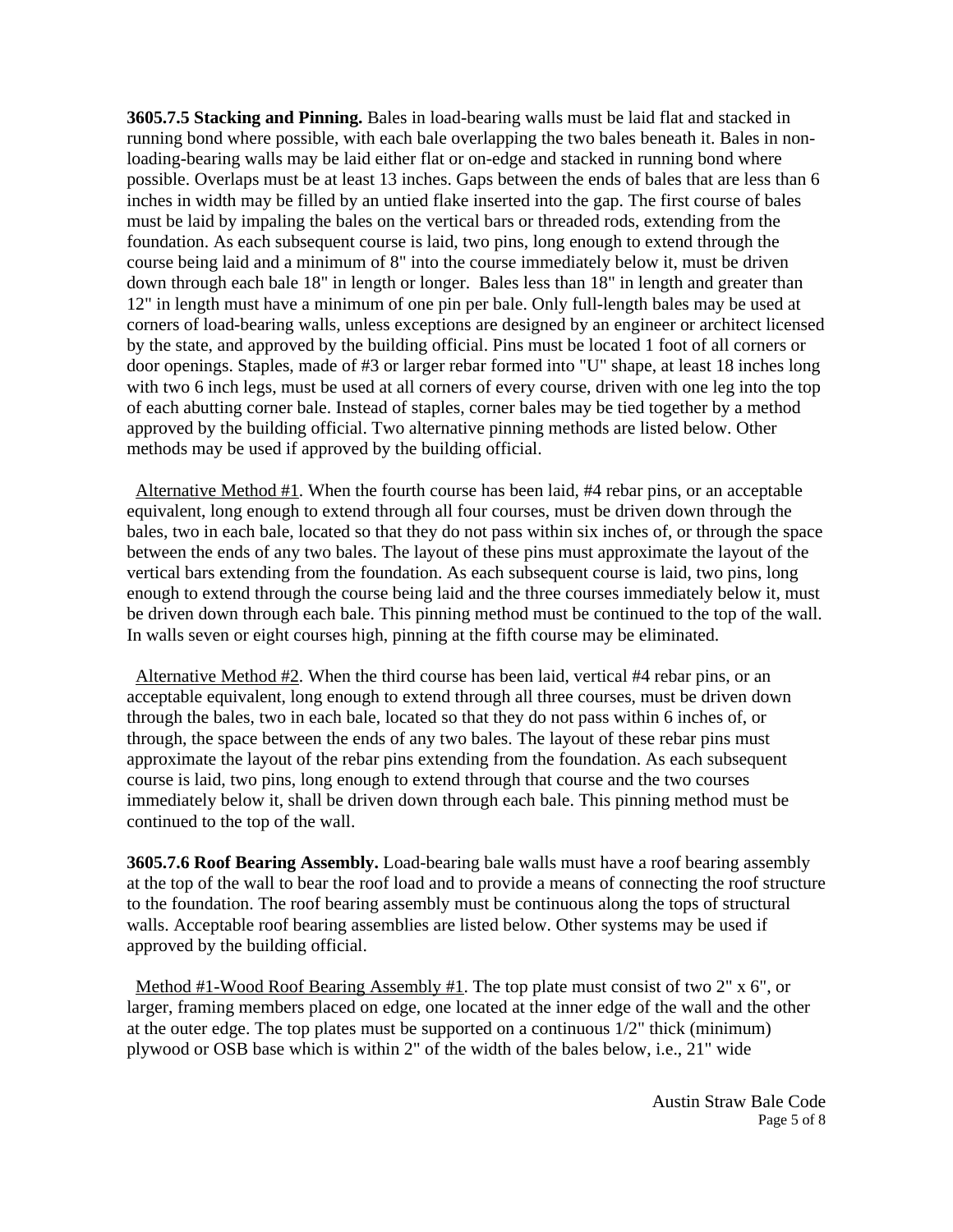(minimum) for a 23" bale. The base must be fastened to the vertical top plate with 8d nails to 8" o.c.. Splices in the top plates must be staggered and connected with metal plates. Connecting the two top plates and located horizontally and perpendicular to the length of the wall must be 2" x 4" (minimum) cross members spaced no more that 24" o.c.. The cross members must be face nailed to the top plates with two 16d nails at each end. Corner connections must include overlaps nailed as provided in UBC Table 23-1-Q or an acceptable equivalent such as plywood gussets or metal plates.

 Method #2-Wood Roof Bearing Assembly #2. Top plate must consist of two double 2" x 6", or larger, horizontal top plates, one located at the inner edge of the wall and the other at the outer edge. Connecting the two doubled top plates and located horizontally and perpendicular to the length of the wall must be 2" x 6" cross members spaced no more than 72 inches center to center, and as required to align with the threaded rods or cables extending from the foundation. The double 2"x6" top plates must be face nailed with 16d nails staggered at 16 inches on center, with laps and intersections face nailed with four 16d nails. The cross members must be face nailed to the top plates with four 16d nails at each end. Corner connections must include overlaps nailed as provided in UBC Table 23-1-Q or an acceptable equivalent such as plywood gussets or metal plates.

 Method #3-Concrete Bond Beam Roof Bearing Assembly Form Work. Two 2" x 4" framing members placed on edge, connected by 1" x 4" stretchers at 3'-0" o.c. maximum Assembly must be within 2" of the width of the bales below, i.e., 21" wide (minimum) for a 23" bale. Splices in the 2" x 4" framing members must be staggered and connected with metal plates. The 2" x 4" framing members must have lag bolts or wood screws placed on the interior of the assembly at 6" o.c. to lock the forms to the concrete. Number 3 rebar pins 18" (minimum) in length must be driven into the top of the bale wall at 2'-0" o.c. (maximum) and must extend above the bale wall 3" to bond the concrete top plate to the bale wall. Concrete and reinforcing steel: Concrete must be reinforced with 2- #4 rebars continuous with #3 ties at 48" o.c. Concrete shall reach a compressive strength of 3000 p.s.i. after 28 days. Alternatives to this roof bearing assembly option must provide equal or greater vertical rigidity and provide horizontal rigidity equivalent to the aforementioned systems and must be approved by the building official. The connection of roof framing members to the roof bearing assembly must comply with the Building Code.

**3605.7.7 Openings.** All openings in load-bearing bale walls must be a minimum of one full bale length from any outside corner, unless exceptions are designed by an engineer or architect licensed by the State to practice as such, and approved by the building official. Openings in exterior bale walls must not exceed 50 percent of the total wall area, based on interior dimensions, where the wall is providing resistance to lateral loads, unless the structure is designed by an engineer or architect licensed by the state and approved by the building official. Wall and/or roof load above any opening must be supported or transferred to the bales.

**3605.7.8 Moisture Protection for Walls.** All weather-exposed bale walls must be protected from water damage. A moisture barrier may be used to protect the bottom course of the bales. The barrier must be water vapor permeable and must cover no more than the lower one-third of the vertical exterior wall surface, in order to allow natural transpiration of moisture from the bales. The moisture barrier must have its upper edge inserted at least 6 inches into the horizontal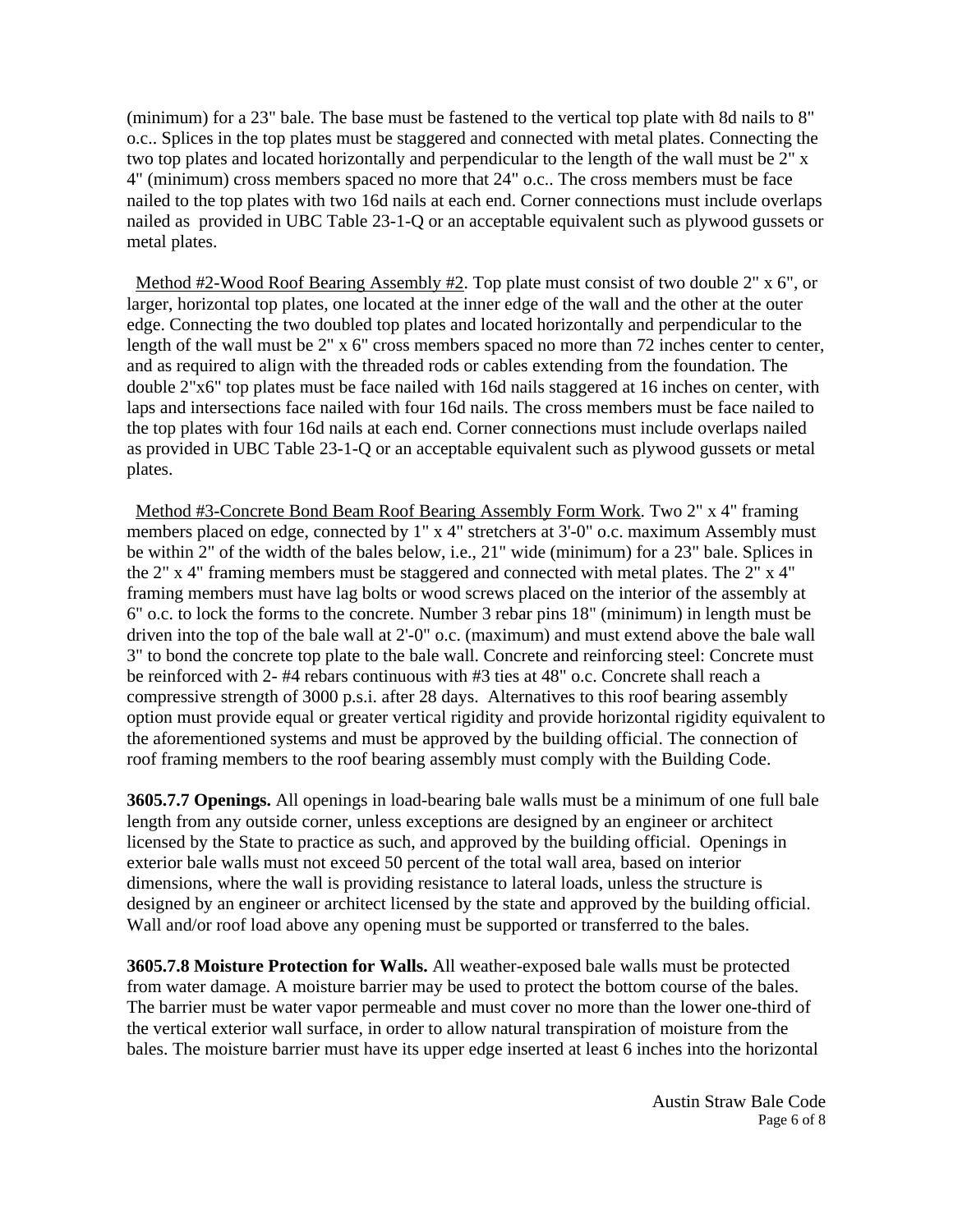joint between two courses of bales, and must extend at least 3 inches below the top of the foundation. Bale walls must have special moisture protection provided at all window sills and other openings. Unless protected by a roof, the tops of walls must also be protected. This moisture protection must consist of a waterproof membrane, such as asphalt-impregnated felt paper, polyethylene sheeting, or other acceptable moisture barrier, installed in such manner as to prevent water from entering the wall system at window sills, other openings, or at the tops of the walls.

**3605.7.9 Wall Finishes.** Interior and exterior surfaces of bale walls must be protected from mechanical damage, flame, animals, and prolonged exposure to water. Bale walls adjacent to bath and shower enclosures must be protected by an approved moisture barrier, or a 3-1/2" air gap. Cement stucco must be reinforced with galvanized wire mesh, 20 gauge minimum or an acceptable equivalent. The reinforcement must be secured to the wall at a maximum spacing of 24 inches horizontally and 16 inches vertically, using a method approved by the building official. Where bales abut other materials the plaster/stucco must be reinforced with galvanized expanded metal lath, or an acceptable equivalent, extending a minimum of 6 inches onto the bales. Earthen and lime-based plasters may be applied directly onto the exterior and interior surface of bale walls without reinforcement, except where applied over materials other than straw. Weatherexposed earthen plasters must be stabilized using a method approved by the building official. Lime based plasters may be applied directly onto the exterior surface of bale walls without reinforcement, except where applied over materials other than straw.

**3605.7.10 Electrical.** All wiring within or on bale walls must meet all provisions of the National Electrical Code adopted by this jurisdiction. Type NM or UF cable may be used, or wiring may be run in metallic or non-metallic conduit systems. Electrical boxes must be securely attached to wooden stakes driven a minimum of 12 inches into the bales, or an acceptable equivalent.

**3605.7.11 Plumbing.** Water or gas pipes within bale walls must be encased in a continuous pipe. Where pipes are on mounted bale walls, they must be isolated from the bales by a moisture barrier.

# **SECTION 3606 - PRIVACY AND LANDSCAPE WALLS.**

**3606.1 General.** This section covers free-standing or attached bale privacy or landscape walls, not exceeding 6 feet in height, from final grade to top of wall. Bales may be stacked either flat or on-edge. Alternate methods, other than those listed in this section, may be approved by the building official.

**3606.2 Foundations.** The minimum foundation must consist of an 8 inch thick reinforced concrete stem wall, over an approved footing. Minimum width of the stem wall must be equal to the width of the bottom bale. Stem walls must have continuous horizontal reinforcement consisting of two #4 bars with 24 inches minimum lap at splices.

**3606.2.1 Reinforcement.** Vertical reinforcing bars, a minimum 3/8"in diameter, must be placed in the center of the stem wall, two per bale, and extend up a minimum of 24 inches, and be embedded a minimum of 4 inches into the concrete stem wall. Bales must be pinned per Section